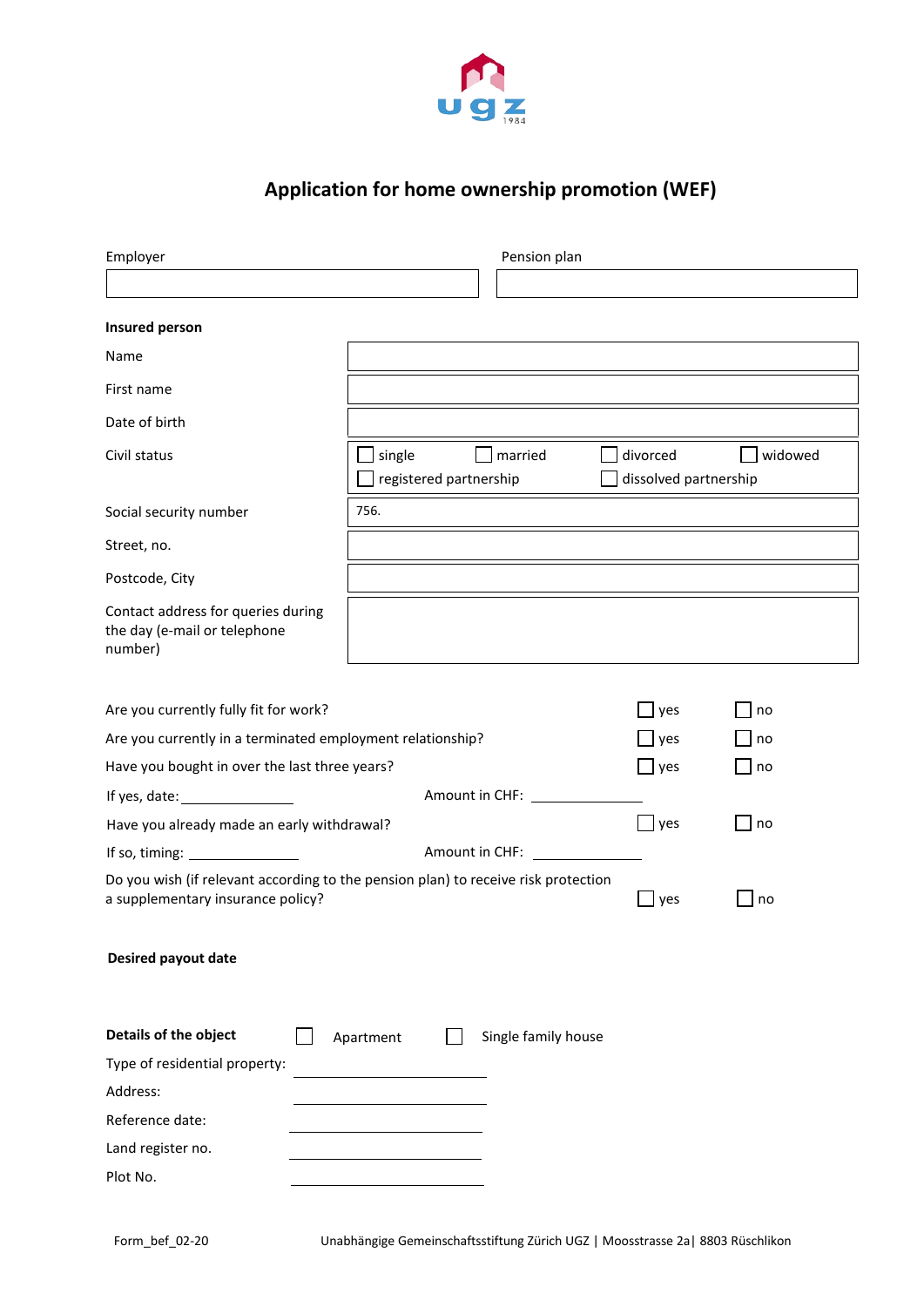

## **Property rights**

Sole ownership

Co-ownership

Independent, permanent building right

Total ownership of the insured person with his or her spouse or with the registered partner

# **Details on the advance withdrawals**

| Amount of the advance withdrawal: |    | <b>CHF</b>                                                      |         | Max. permissible amount at the time<br>orl<br>of the advance withdrawal                     |  |
|-----------------------------------|----|-----------------------------------------------------------------|---------|---------------------------------------------------------------------------------------------|--|
| Financing bank:                   |    | <b>Name</b>                                                     | Address |                                                                                             |  |
| Intended use:                     |    | a) $\Box$ Creation of residential property                      |         |                                                                                             |  |
|                                   | b) | Acquisition of residential property                             |         |                                                                                             |  |
|                                   | C) | Repayment of mortgage loans                                     |         |                                                                                             |  |
|                                   | d) | Conversion/renovation of residential property (value-enhancing) |         |                                                                                             |  |
|                                   | e) |                                                                 |         | Participation in residential property (e.g. share certificates for residential construction |  |

#### **Payment address**

| Bank / Post / Insurance<br>(name, address) |  |
|--------------------------------------------|--|
| In the name of                             |  |
| Account no.                                |  |
| Clearing/BLZ                               |  |
| <b>SWIFT Code</b>                          |  |
| IBAN No. / Postal account No.              |  |

# **Documents to be attached to this application:**

cooperative)

- a) Copy of contract for work, building permit, legally valid land purchase agreement or land register entry of the land plot, confirmation from the bank (with details of the purpose of use and payment details)
- b) Legally valid purchase contract, confirmation from the bank (with details of the purpose of use and payment details)
- c) Current extract from the land register, confirmation from the bank (with details of the purpose and payment details)
- d) Copy of the contract for work or list of renovation costs, current extract from the land register, confirmation from the bank (with details of the purpose and payment details)
- e) Regulations of the building cooperative/statutes, rental contract, payment slip
- a e) Current proof of civil status for single, divorced, widowed or dissolved partnerships.